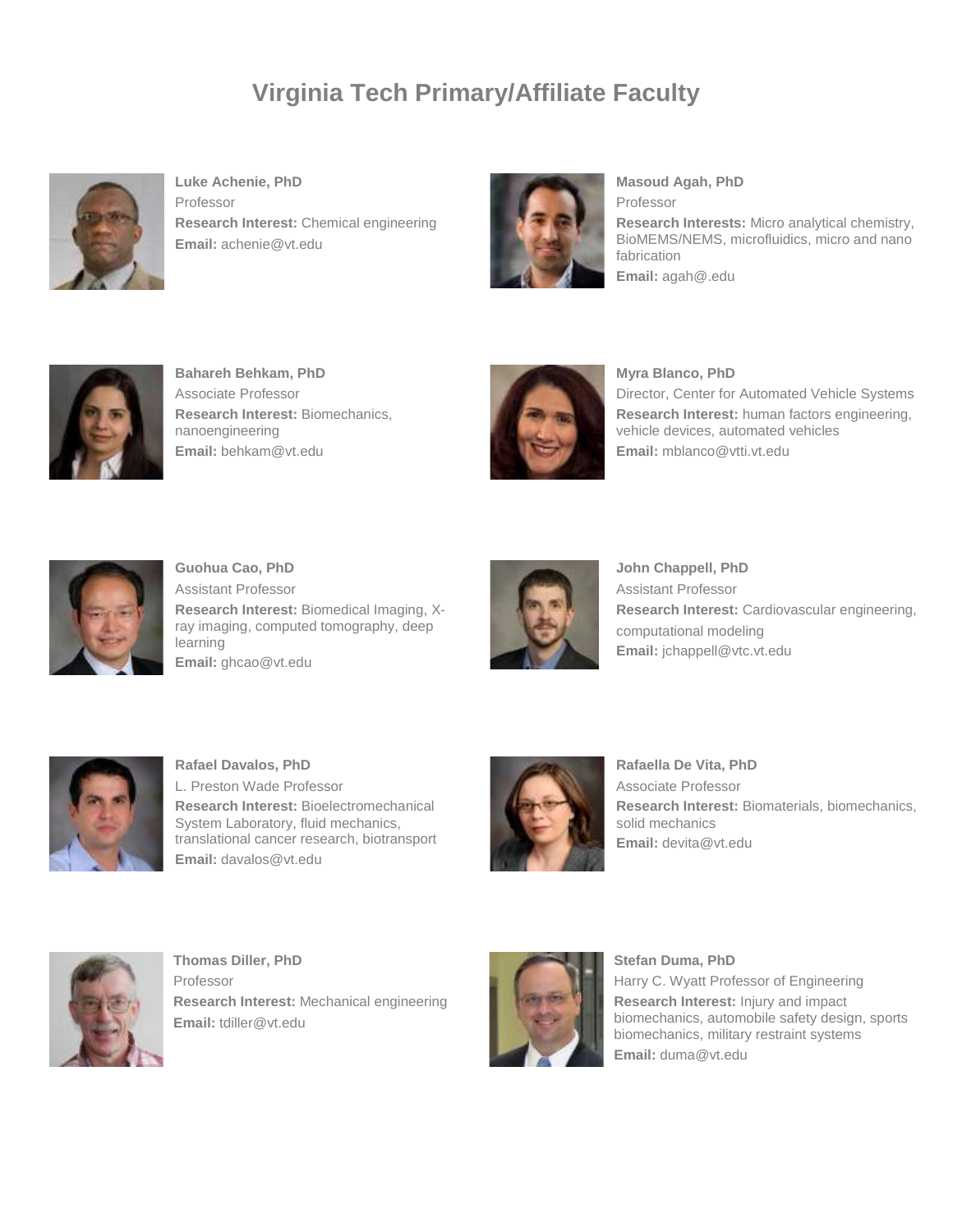

**Wu Feng, PhD** Professor **Research Interest:** Computer science, electrical and computer engineering **Email:** feng@cs.vt.edu



**M. Friedlander, Phd** Professor **Research Interest:** Biomedical engineering, neuroengineering **Email:** friedlan@vt.edu



**H. Clay Gabler, PhD** Samuel Herrick Professor of Engineering **Research Interest:** Biomechanics, injury biomechanics, automated vehicle crash safety **Email:** gabler@vt.edu



**Harold Garner, PhD** Executive Director, Virginia Bioinformatics Institute **Research Interest:** Computational biology, plasma physics, nuclear engineering **Email:** garners@vt.edu



**Aaron Goldstein, PhD** Associate Professor **Research Interest:** Chemical engineering **Email:** goldst@vt.edu



**Robert Gourdie, PhD** Professor, Regenerative Medicine **Research Interest:** Cardiovascular engineering **Email:** gourdier@vtc.vt.edu



**Warren Hardy, PhD** Associate Professor **Research Interest:** Biomedical engineering, mechanical engineering, bioengineering **Email:**whardy@vt.edu



**Deborah Kelly, PhD** Associate Professor **Research Interest:** Chemistry, biochemistry **Email:** debkelly@vtc.vt.edu



**Andrew Kemper, PhD** Assistant Professor **Research Interest:** Biomechanics, injury and impact biomechanics, automotive safety **Email:** akemper@vt.edu



**Brooks King-Casas, PhD** Associate Professor **Research Interest:** Biomedical engineering, mechanical engineering **Email:** bkcasas@vt.edu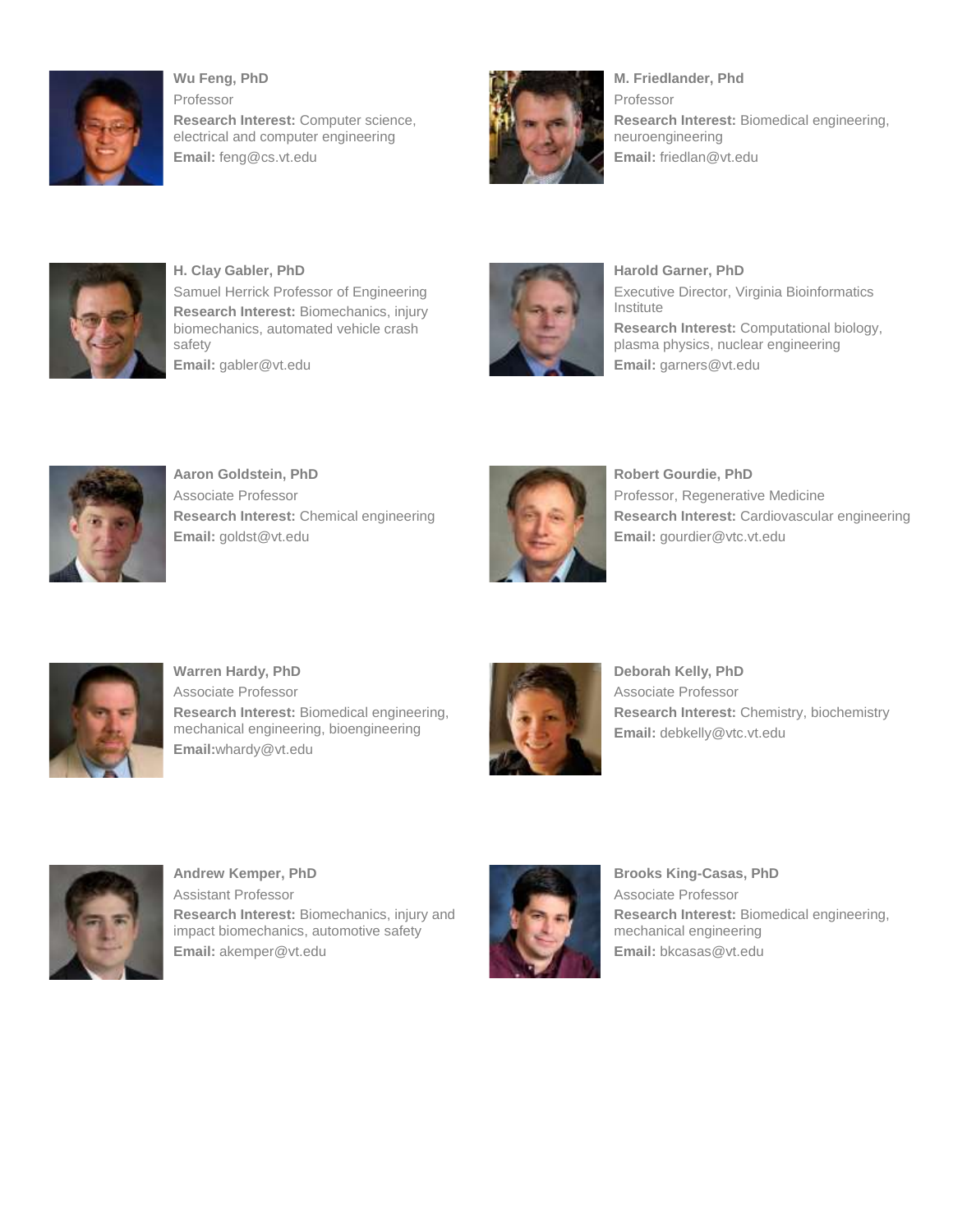

**Charlie Klauer, PhD** Research Group Leader **Research Interest:** Industrial and systems engineering, human factors option, vehicle safety **Email:** cklauer@vtti.vt.edu



**Stephen LaConte, PhD** Associate Professor **Research Interest:** Biomedical engineering, neuroengineering **Email:** slaconte@vt.edu



**Yong Woo Lee, PhD** Associate Professor **Research Interest:** Biomaterials, Nanoengineering, nanobioengineering, translational cancer research **Email:** ywlee@vt.edu



**Alexander Leonessa, PhD** Associate Professor **Research Interest:** Mechanical engineering **Email:** leonessa@vt.edu



**Liwu Li, PhD** Professor **Research Interest:** Cellular and molecular biology, biochemistry **Email:** sbhandar@wakehealth.edu



**Tim Long, PhD** Professor **Research Interest:** Chemical engineering **Email:** telong@vt.edu



**Chang Lu, PhD** Professor **Research Interest:** Chemical engineering, microfluidics, tissue engineering **Email:** changlu@vt.edu



**Read Montague Jr., PhD** Professor **Research Interest:** Neuroengineering **Email:** read@vtc.vt.edu



**Alexei Morozov, PhD** Assistant Professor **Research Interest:** Neuroengineering **Email:** alexeim@vt.edu



**Konark Mukherjee, PhD** Assistant Professor **Research Interest:** Psychiatry and behavioral medicine, biological sciences **Email:** konark@vtc.vt.edu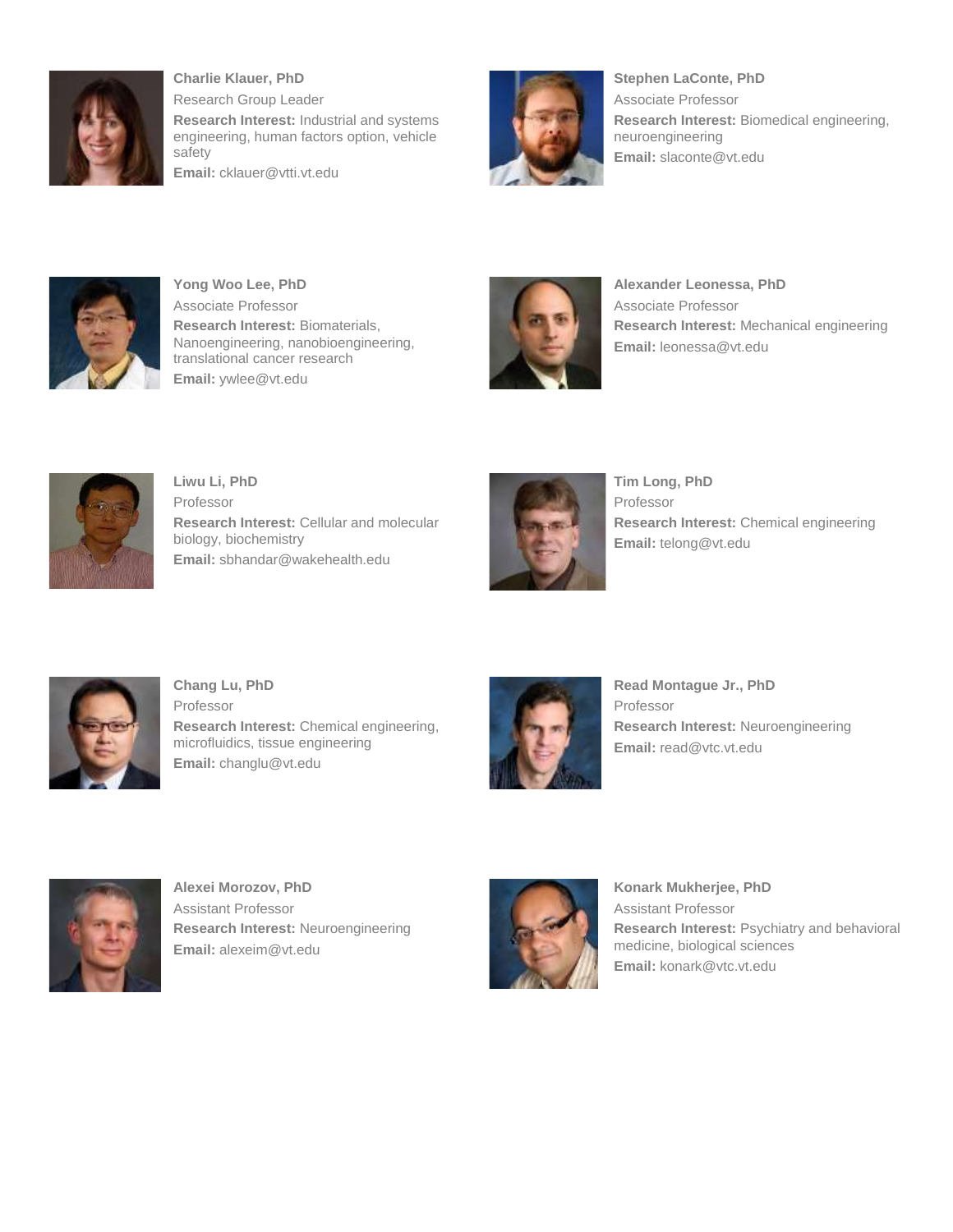

**T. M. Murali, PhD** Professor **Research Interest:** Computer science, bioinformatics, computational biology **Email:** murali@cs.vt.edu



**Jennifer Munson, PhD** Assistant Professor **Research Interest:** Fluid mechanics, neuroengineering, tissue engineering, translational cancer research **Email:** Jm4kt@vt.edu



**Amrinder Nain, PhD** Associate Professor **Research Interest:** Biomechanical, Micro and nano engineering **Email:** main@vt.edu



**Maury Nussbaum, PhD** H.G. Prillaman Professor **Research Interest:** Human factors engineering and ergonomics **Email:** nussbaum@vt.edu



**Miguel Perez, PhD** Associate Professor **Research Interest:** Biomechanics, dynamics and control **Email:** mperez@vt.edu



**Steve Poelzing, PhD** Associate Professor **Research Interest:** Cardiovascular engineering **Email:** poelzing@vtc.vt.edu



**Robin Queen, PhD** Associate Professor **Research Interest:** Biomechanics **Email:** rmqueen@vt.edu



**Padma Rajagopalan, PhD** Robert E. Hord Endowed Professor **Research Interest:** Biomaterials, cell and tissue engineering **Email:** padmar@vt.edu



**John Robertson, VMD, PhD** Professor **Research Interest:** Biomaterials, cardiovascular engineering, fluid mechanics,

neuroengineering, tissue engineering, translational cancer research **Email:** drbob@vt.edu



**John Rossmeisl, DVM, MS** Dr. and Mrs. Dorsey Taylor Mahin Professor

**Research Interest:** Primary brain tumors, medical device development, endocrinology **Email:** jrossmei@vt.edu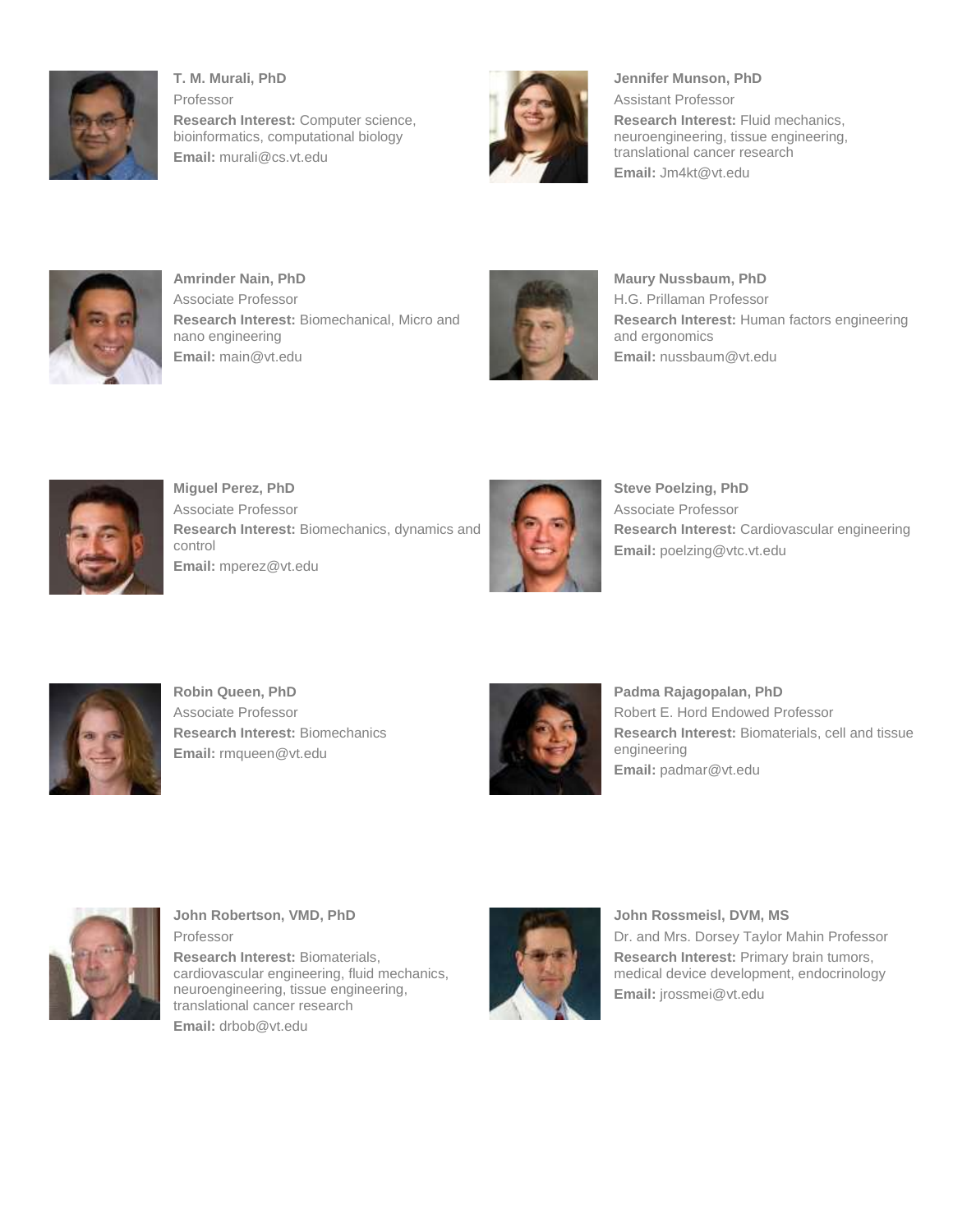

**Steve Rowson, PhD** Associate Professor **Research Interest:** Biomechanics **Email:** rowson@vt.edu



**Jake Socha, PhD** Associate Professor **Research Interest:** Biomechanics **Email:** jjsocha@vt.edu



**Harald Sontheimer, PhD** Professor **Research Interest:** Neurobiology, **Email:** sontheimer@vt.edu



**Anne Staples, PhD** Associate Professor **Research Interest:** Biomechanics, fluid mechanics **Email:** aestaples@vt.edu



**Mark Stremler, PhD** Associate Professor **Research Interest:** Fluid mechanics, vortex dynamics **Email:** stremler@vt.edu



**Rong Tong, PhD** Assistant Professor **Research Interest:** Chemical engineering, biomaterials, nanomedicine **Email:** rtong@vt.edu



**Alexandrina Untaroiu, PhD** Assistant Professor **Research Interest:** Mechanical and aerospace engineering **Email:** alexu@vt.edu



**Costin Untaroiu, PhD** Associate Professor **Research Interest:** Biomechanics, dynamic and control, solid mechanics, tissue engineering **Email:** costin@vt.edu



**Pamela VandeVord, PhD** N. Waldo Harrison Professor **Research Interest:** Biomechanics, nanobioengineering, neuroengineering tissue engineering **Email:** pvord@vt.edu



**Mark Van Dyke, PhD** Associate Professor **Research Interest:** Biomaterials, nanobioengineering, neuroengineering, tissue engineering **Email:** mvandyk5@vt.edu